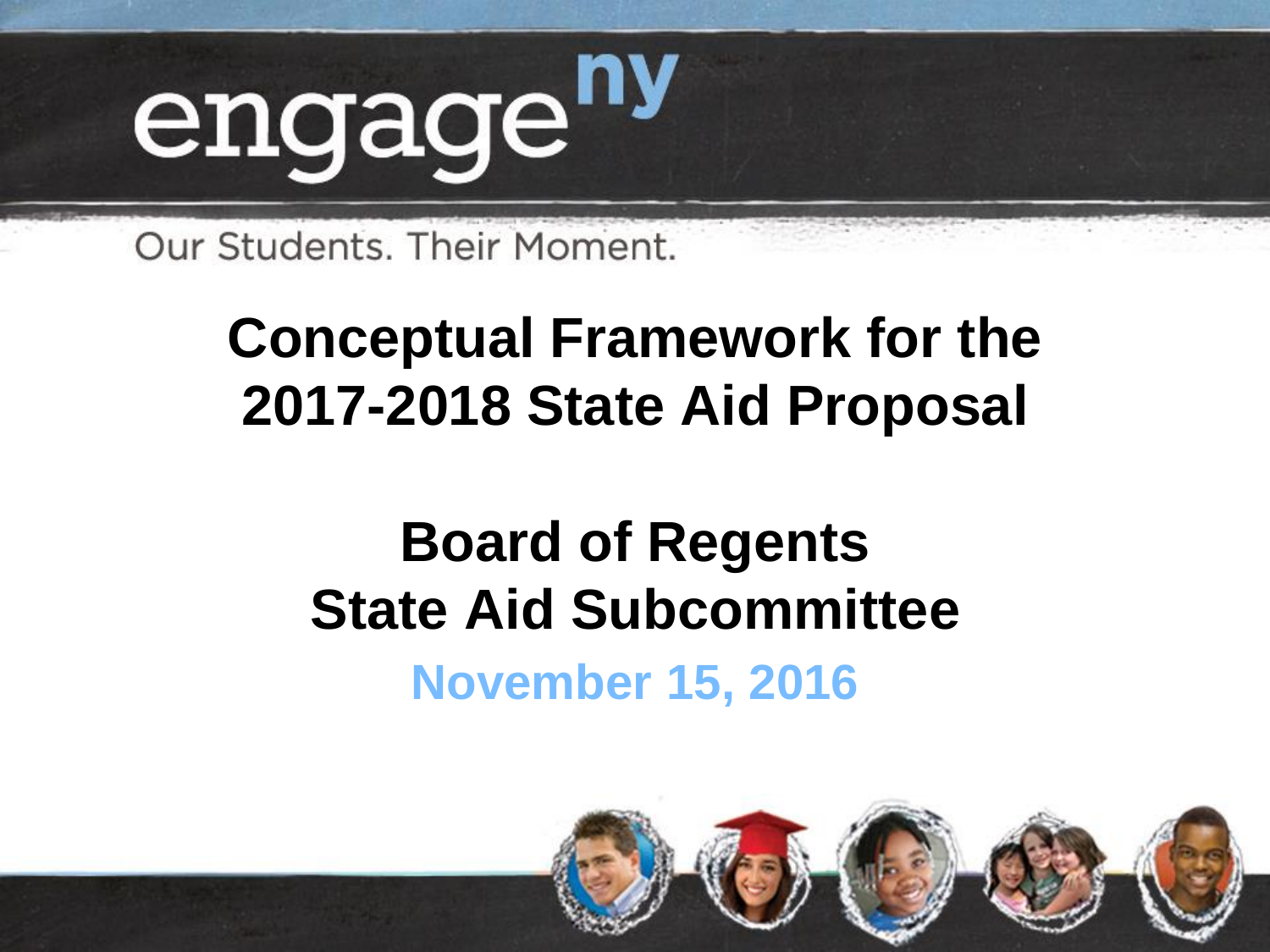## **Conceptual Proposal Highlights**

- First year of a three year phase-in of Foundation Aid
- Statutory expense-based aid increases
- Additional investments for 2017-18

o Expanding Universal Prekindergarten o Education of English language learners o Career and Technical Education support for non-BOCES components (others reimbursed in 2018-19) o Professional Development for non-BOCES components (others reimbursed in 2018-19)

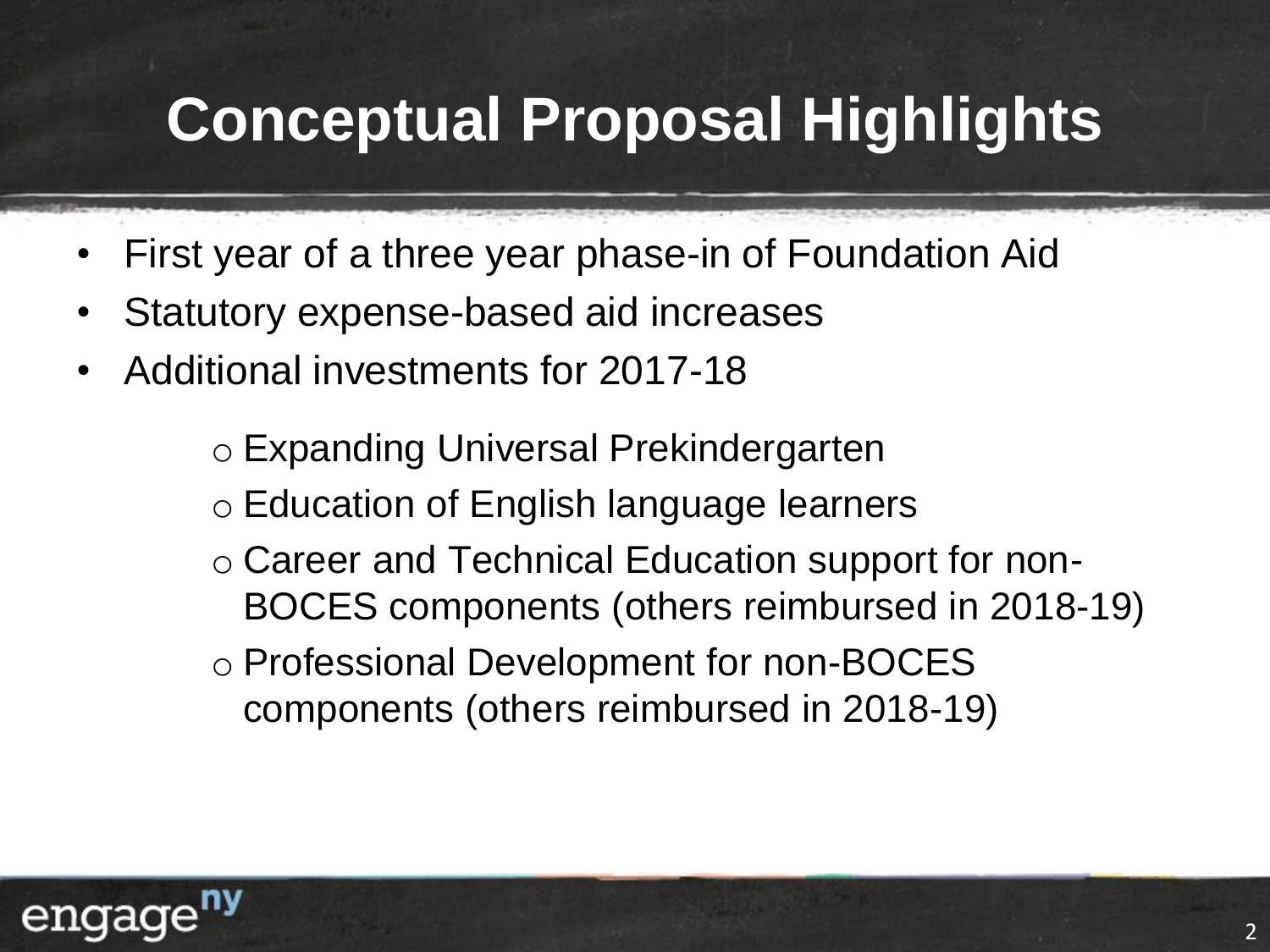### **Foundation Aid Priorities**

- **Foundation Aid Phase-in Remaining** (similar to GEA in that additional funds need to be provided over time): Currently \$3.8 billion, without additional adjustments
	- $\circ$  Is three years a reasonable phase-in?

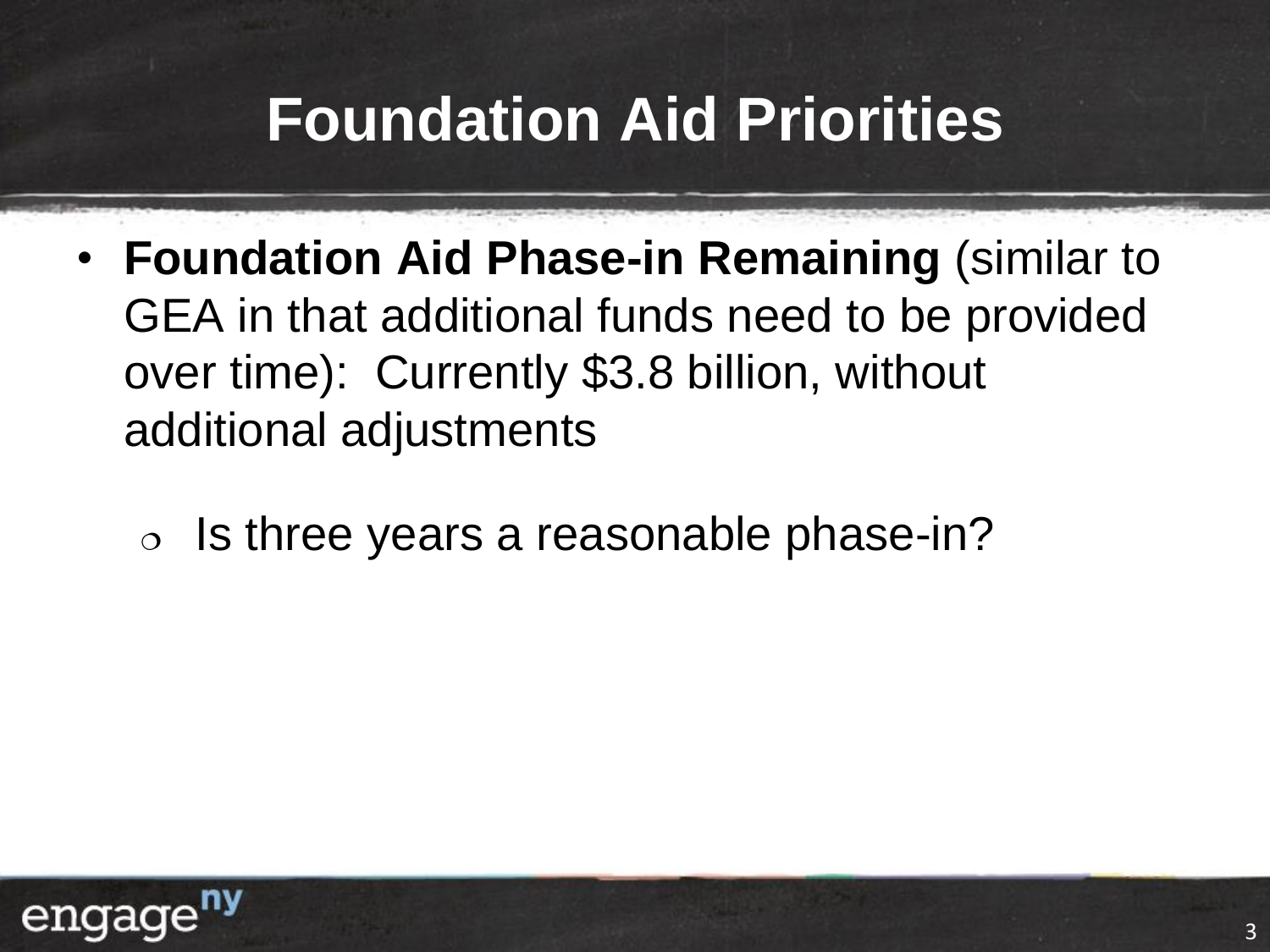# **Foundation Aid Priorities**

- **Formula Structure:** Are there any structural changes to consider?
- Examples:
	- $\circ$  Should the proposal adopt changes recommended in the Chapter 54 Free and Reduced Price Lunch (FRPL) report?
	- $\circ$  Should the Income Wealth Index (IWI) minimum be eliminated?

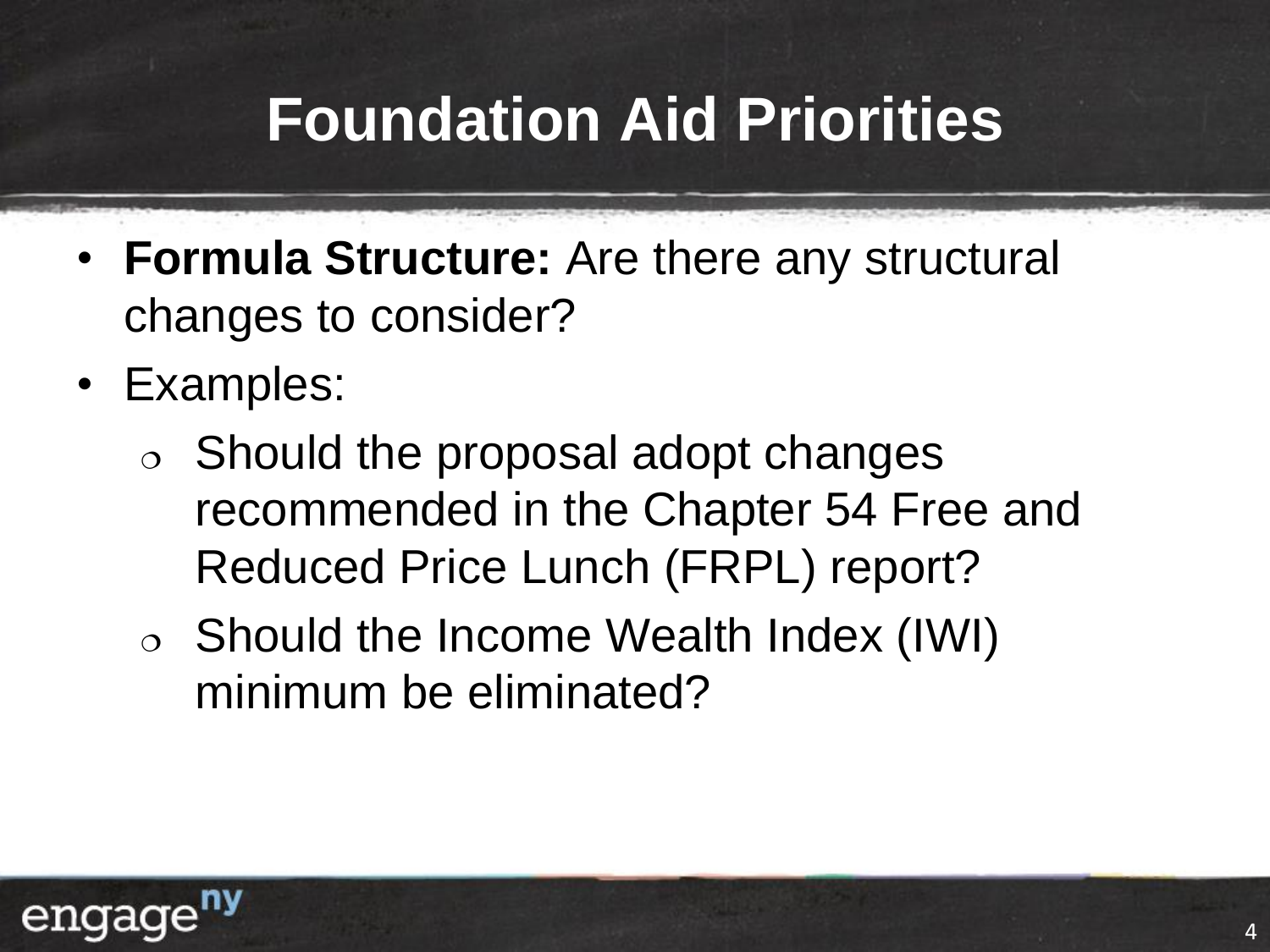# **Foundation Aid Priorities**

- **Weightings:** Should any of the various weightings be adjusted, or new ones added?
- Example:
	- $\circ$  Should the weighting for ELL students be increased?
	- $\circ$  Should the weightings for poverty measures be adjusted?

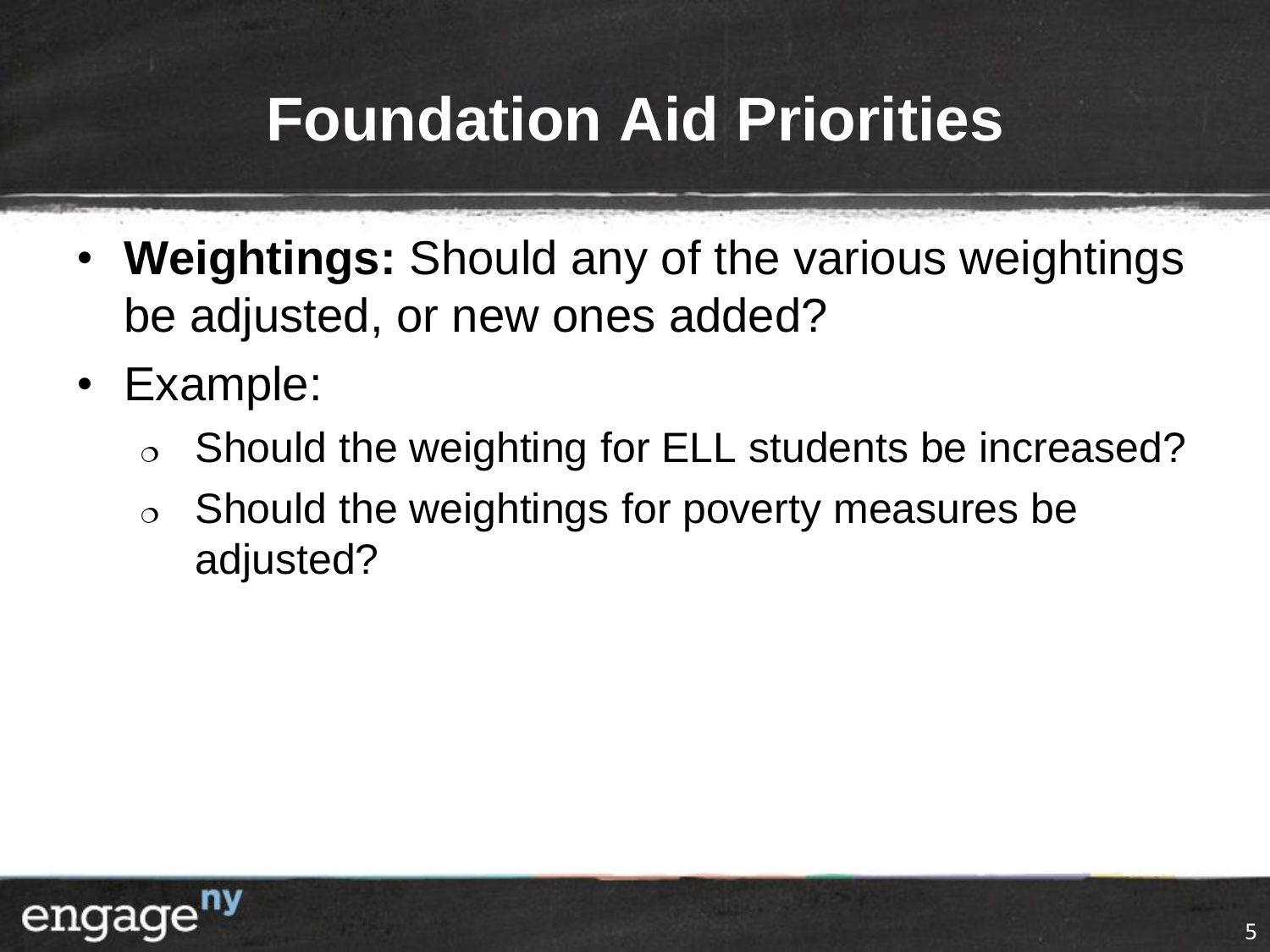

Our Students. Their Moment.

# **Additional Multi-year Investments**

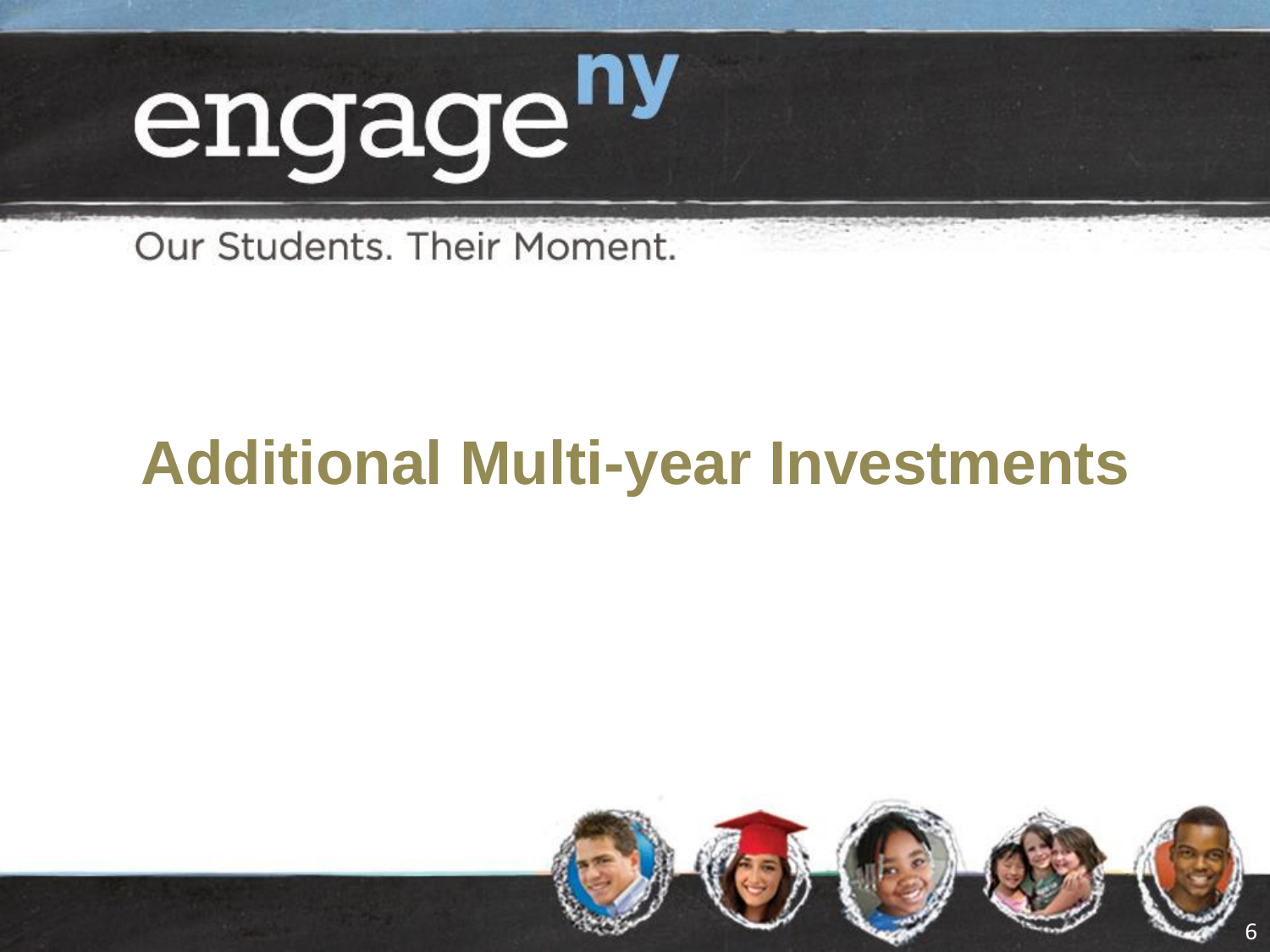## **Supporting Readiness to Learn**

- **Education of English language learners:** Support for age- and language-appropriate materials for students who are learning English, professional development for teachers who serve English language learners and other critical supports.
- **Expand Universal Prekindergarten:** Consolidate all prekindergarten programs into one unified program and continue to expand access to high quality prekindergarten programs to all students in New York State.